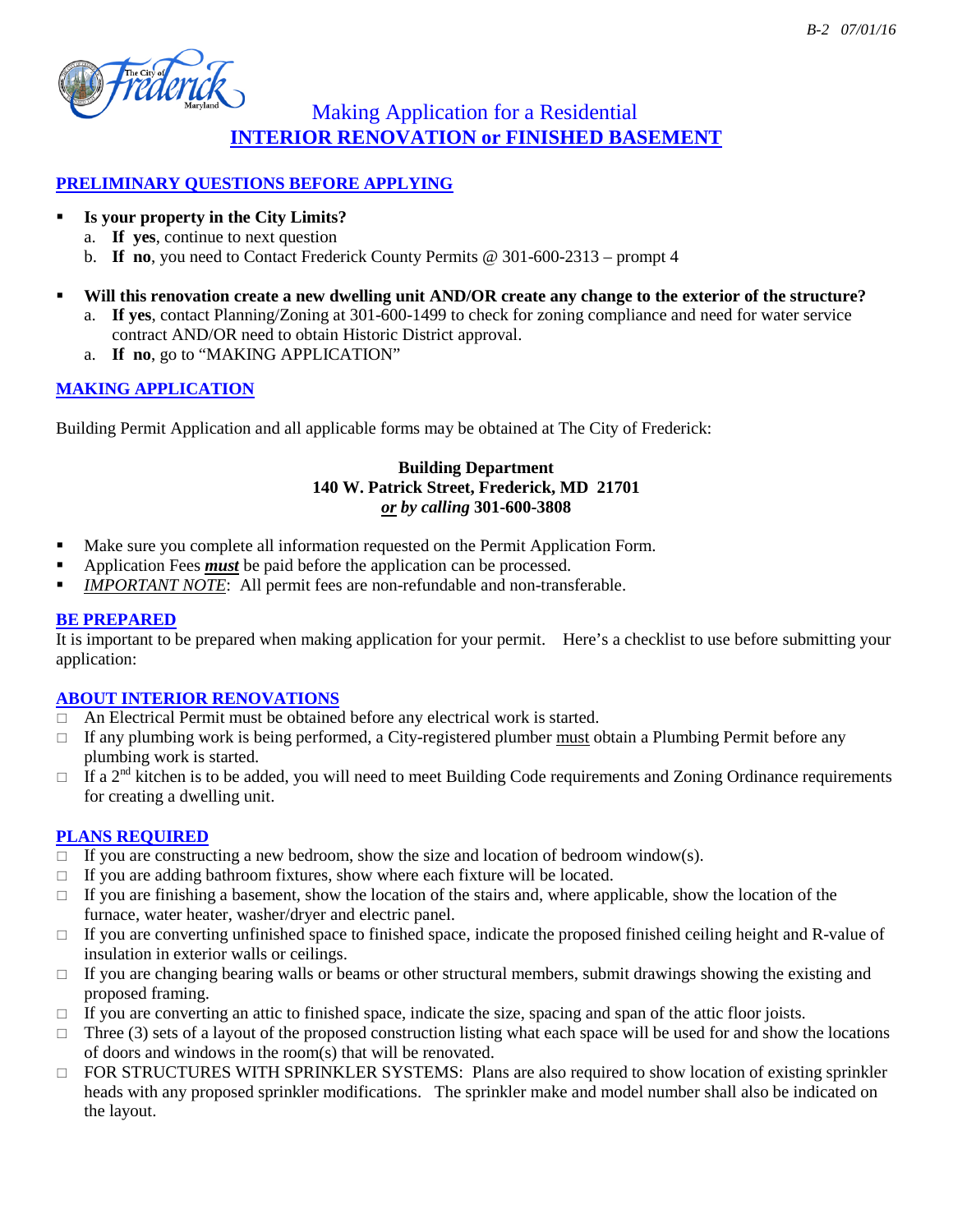#### **FEES**

- \$0.13 per sq. ft. of work area **(\$200.00 Minimum Charge)**
- $\Box$  \$80.00 Fire Code Review Fee (only applicable for structures with sprinkler systems)
- **Cash** or **Checks only** made payable to "The City of Frederick." **Note:** Credit Cards can only be accepted if we are able to process your application while you are in our office. No on-line payments,

#### **APPLICATION PROCESSING**

After your permit application and fees are received, the following will happen:

1. Your Permit Application will be logged into the computer and assigned an "Application #" which will be printed on your receipt.

 *NOTE: Should you ever need to call about your application, it is important that you have this number readily available for more efficient response and tracking purposes.*

- 2. The Permits Coordinator will distribute the application and plans to each appropriate department, as follows:
	- Building: The Building Plans Reviewer checks your building plans for compliance with the City of Frederick Building Code.
	- Fire Code: If applicable, for structures with sprinkler systems.
	- Planning/Zoning: The P/Z Administrator will review your submitted plan for zoning compliance.

#### **PERMIT ISSUANCE**

- 1. Once approval from each of the above departments has been received, our Permits Coordinator will perform final processing and ISSUE THE PERMIT.
- 2. Your permit will be mailed to you along with a set of any approved plans submitted with the application unless other arrangements have been made for pickup. Additionally, a Yellow Placard will be included which identifies the Permit # and location of work to be performed.
- 3. DISPLAY the placard in a location visible from the street. The approved set of plans should be located nearby for easy access by the inspector.

### **INSPECTIONS REQUIRED** *(in order of occurrence)*

- 1. **Electrical and Plumbing Close-In Inspections**: Electrical and Plumbing Close-in inspections are required after the work has been roughed-in and before insulation and drywall are installed.
- 2. **Sprinkler Close-In Inspection:** For townhouses with sprinkler systems, a Sprinkler Close-In Inspection is required before insulation and drywall is installed.
- 3. **Building Close-In Inspection:** A Building close-in inspection is required after the Plumbing, Electrical and Sprinkler Close-In inspections have passed AND BEFORE insulation and drywall are installed.
- 4. **Electrical and Plumbing Final Inspections:** Electrical and Plumbing Final inspections are required once the project is complete and prior to occupying the space.
- 5. **Sprinkler Final Inspection:** For townhouses with sprinkler systems, a final inspection is required once the project is complete AND PRIOR to occupying the space.
- 6. **Building Final Inspection**: A Final Building inspection is required after the Electrical, Plumbing and Sprinkler finals have passed and prior to occupancy of the space.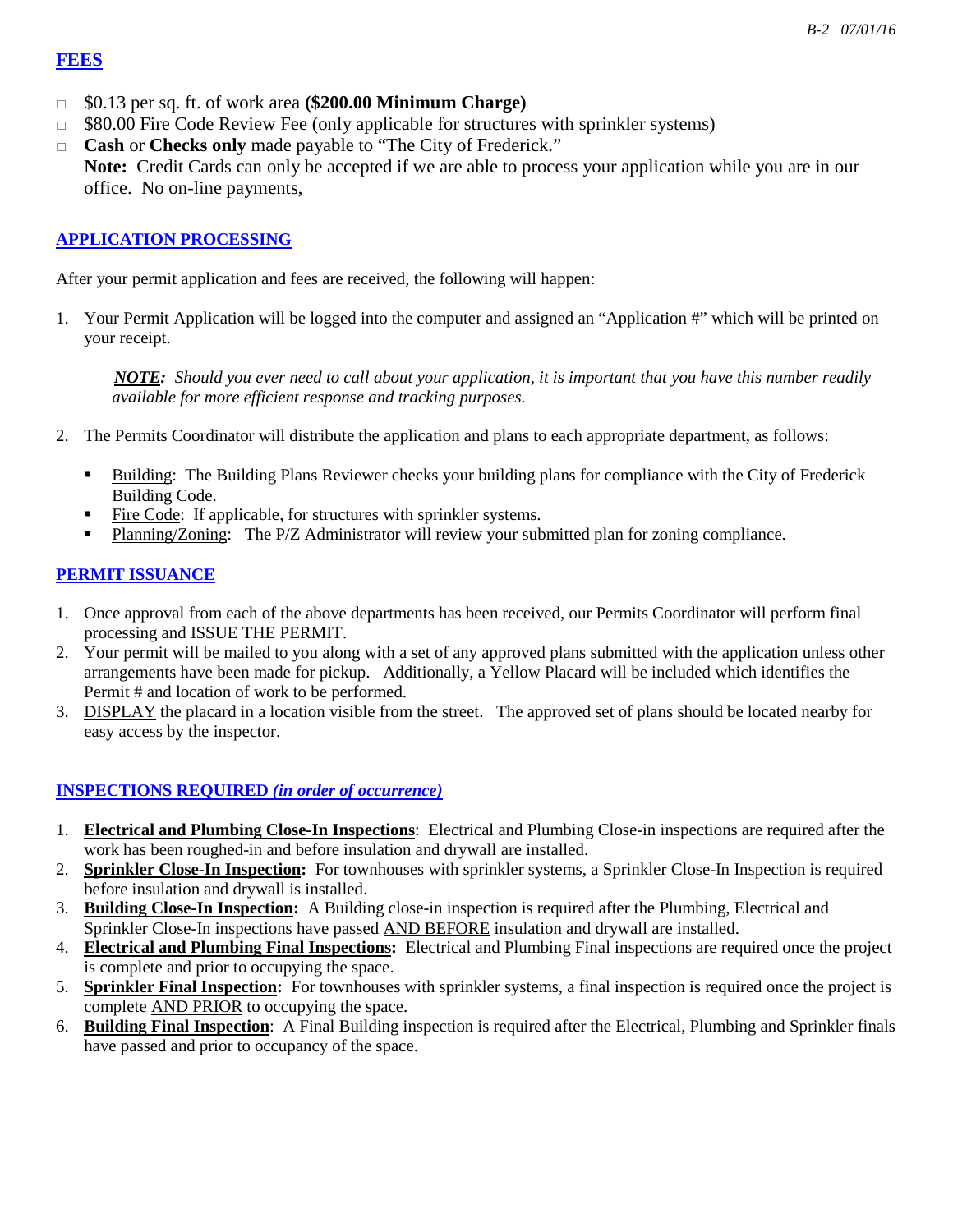# **IMPORTANT: Please have your Permit # available when calling to schedule your inspection. Call for Inspections** *Inspections will be made the same day that you call. To schedule, please call between the hours of 7:00 – 9:00 a.m. (Monday thru Friday)* **Building Inspectors' Office 301-600-3819 or 3801 Electrical Inspectors' Office 301-600-3822 or 3823 Plumbing Inspectors' Office 301-600-3820 or 3821**

*PERMIT SHALL EXPIRE IF: The work described on the permit has not been substantially begun within six (6) months of the date of issuance or the work has been abandoned for a period exceeding six (6) months from the date of the last, approved, building inspection.* 

**Fire Protection Engineer's Office 301-600-3827**

### **CERTIFICATE OF OCCUPANCY**

A "Certificate of Occupancy" will be given once the final inspection has been approved.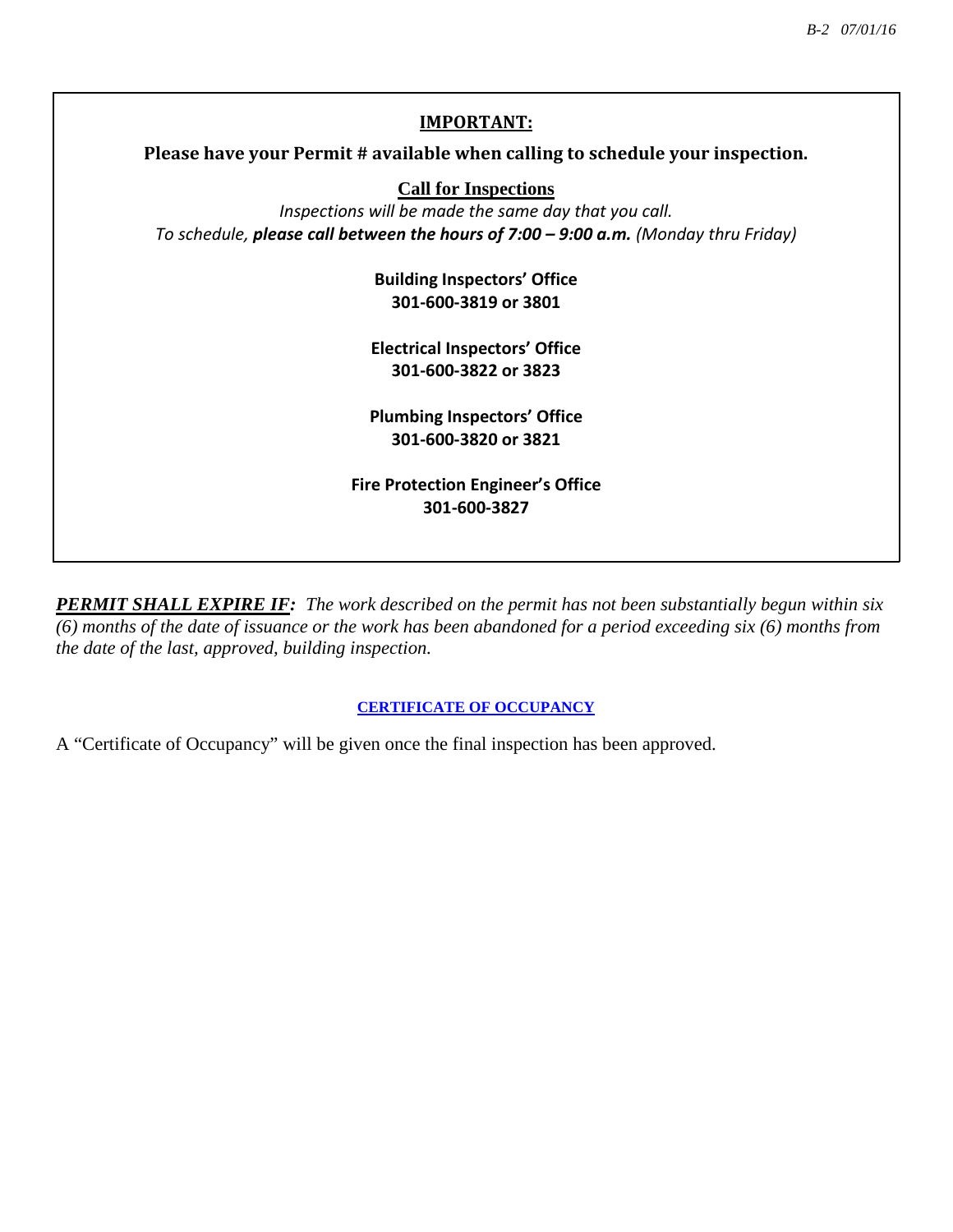| The City of Frederick, Maryland<br>FOR OFFICE USE ONLY                                                                                         |                 |
|------------------------------------------------------------------------------------------------------------------------------------------------|-----------------|
| <b>Building Department</b>                                                                                                                     |                 |
| App. No. :<br>140 W. Patrick St., Frederick MD 21701 / 301-600-3812 / FAX 301-600-3826<br>www.cityoffrederick.com                              |                 |
| <b>BUILDING / ZONING PERMIT APPLICATION</b>                                                                                                    | App. Type Code: |
| Tax ID: $02$ -<br><b>RESIDENTIAL RENOVATION / ADDITION /</b>                                                                                   |                 |
|                                                                                                                                                |                 |
| <b>ACCESSORY</b><br>App. Date: _____________<br>Lete in its entirety. Application will NOT be generated upless all spaces are FHILEV completed |                 |

# *SECTION 1 – Complete in its entirety. Application will NOT be accepted unless all spaces are FULLY completed.*

| Location<br>of Work |         |                       | Address:<br>Subdivision: | Lot $#$<br>Unit # |        |
|---------------------|---------|-----------------------|--------------------------|-------------------|--------|
|                     |         |                       |                          |                   |        |
|                     | ₩       | Contact Person:       |                          |                   |        |
|                     | 冖       | Applicant/Contractor: |                          |                   | MHIC # |
| Address:            |         |                       |                          |                   |        |
|                     | pplicar |                       |                          |                   |        |
|                     | q       | Phone No:             |                          | Fax No:           |        |
|                     |         | .                     |                          |                   |        |

E-Mail Address:

**IMPROVEMENT COST: \$\_\_\_\_\_\_\_\_\_\_\_\_\_\_\_\_\_\_\_\_\_\_\_\_\_** *(DO NOT include plumbing, electric, land)*

|              | <b>RENOVATION / ADDITION</b>          |                                                                                  |               |                              |                                                                        |                                         |
|--------------|---------------------------------------|----------------------------------------------------------------------------------|---------------|------------------------------|------------------------------------------------------------------------|-----------------------------------------|
|              | Brief Description of Work to be done: |                                                                                  |               |                              |                                                                        |                                         |
|              |                                       |                                                                                  |               |                              |                                                                        |                                         |
| <b>Work</b>  |                                       |                                                                                  |               |                              |                                                                        |                                         |
|              |                                       |                                                                                  |               |                              |                                                                        |                                         |
| ðf           |                                       | Finished Square Footage:                                                         |               | $\Box$<br><b>Crawl Space</b> |                                                                        | $\Box$<br><b>Full Basement</b>          |
|              |                                       | Unfinished Square Footage:                                                       |               | $\Box$ Slab                  |                                                                        | $\Box$<br>Open                          |
| Description  | Hot Tub: $\Box$ Yes<br>$\square$ No   |                                                                                  | # of Stories: |                              |                                                                        | Height of Addition:                     |
|              |                                       | <b>DECK</b>                                                                      |               |                              | <b>FENCE</b>                                                           | <b>SHED</b>                             |
|              |                                       | Total SF of Deck: ________________ Stairs: □ Yes □ No                            |               |                              |                                                                        | Total Square Footage* _____________     |
|              |                                       | Roof/Trellis: $\Box$ Yes $\Box$ No Hot Tub: $\Box$ Yes $\Box$ No                 |               |                              |                                                                        | *(FOOTING REQUIRED IF OVER 400 S.F.)    |
|              |                                       | Floor Structure of Existing Dwelling:                                            |               |                              |                                                                        | Height of Shed: ____________________    |
|              |                                       | $\Box$ Pre-Eng Truss -OR- $\Box$ Standard Floor Framing:                         |               |                              |                                                                        | Structure: □Kit □Pre-Built □Stick Built |
|              |                                       |                                                                                  |               |                              |                                                                        |                                         |
|              |                                       |                                                                                  |               |                              |                                                                        |                                         |
|              | <b>Proposed</b>                       | Distance from rear property line:                                                |               |                              | Distance from front property line:                                     |                                         |
|              | <b>Setbacks</b>                       | Distance from right property line:<br>(Looking at property from street)          |               |                              | Distance from left property line:<br>(Looking at property from street) |                                         |
|              |                                       |                                                                                  |               |                              |                                                                        |                                         |
|              |                                       | $\Box$ Yes $\Box$ No<br>Is property located in flood plain?                      |               |                              | <b>SEWER:</b><br>$\Box$ City                                           | $\Box$ County $\Box$ Septic             |
| <b>Other</b> |                                       | Is property located in Historic District?<br>$\Box$ Yes $\Box$ No<br>HPC Case #: |               |                              |                                                                        |                                         |
|              |                                       | $\Box$ Yes $\Box$ No<br>Board of Zoning Appeals Approval needed?                 |               |                              | BZA Case #:                                                            |                                         |

## Change in the number of Dwelling Units?  $\Box$  Yes  $\Box$  No How Many Units? **FIRE PROTECTION SUMMARY (For Sprinklered Structures)** Existing Proposed Comments (check responses OR provide information where requested)<br>  $\Box$  Yes  $\Box$  No  $\Box$  Yes  $\Box$  No  $\Box$  NFPA-13D  $\Box$  NFPA-13R  $\Box$  Complete  $\Box$  Partial Sprinkler (Requires Separate Permit) Q Yes Q Yes Q No Q NFPA-13D Q NFPA-13R Q Complete Q Partial